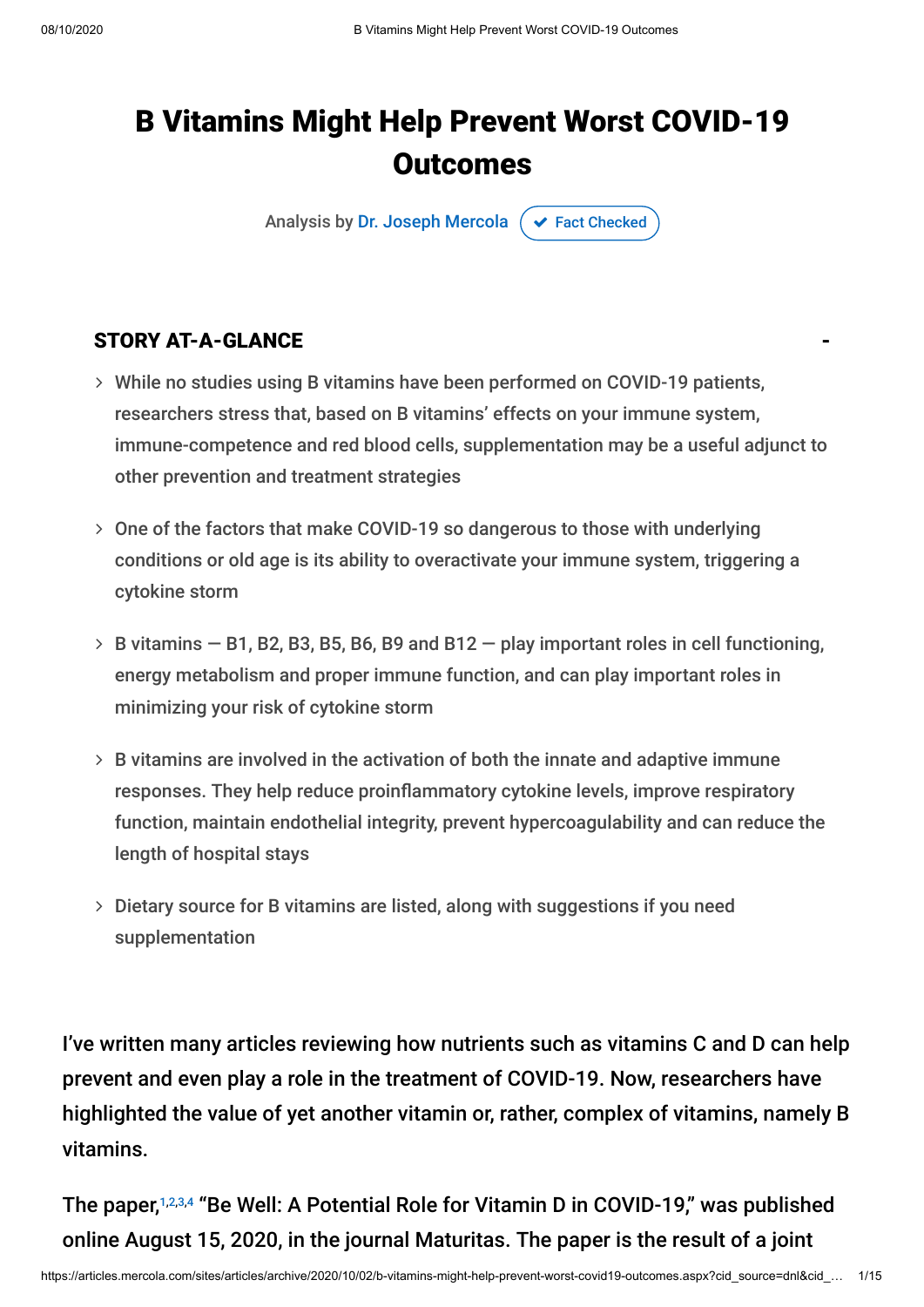collaboration between researchers at the University of Oxford, United Arab Emirates University and the University of Melbourne, Australia.

While no studies using B vitamins have been performed on COVID-19 patients, the researchers stress that, based on B vitamins' effects on your immune system, immune-competence and red blood cells (which help fight infection), supplementation may be a useful adjunct to other prevention and treatment strategies. They are not suggesting B vitamins might prevent or treat COVID-19 by themselves.

## Why Well-Regulated Immune Function Is Essential

One of the factors that make COVID-19 so dangerous to those with underlying conditions or old age is its ability to overactivate your immune system, triggering cytokine and/or **[bradykinin storms](https://articles.mercola.com/sites/articles/archive/2020/09/14/bradykinin-hypothesis.aspx)**.

**<sup>66</sup>** In a poorly regulated immune system, the body's extoking storm induced by COVID cause lots of **cytokine storm induced by COVID cause lots of inflammation in the body, just as if little grenades were being tossed around. This is what causes the worst outcomes and death in COVID. ~ Dr. Uma** Naidoo<sup>99</sup>

By strengthening and modulating immune function, in other words, making it function more appropriately and effectively, nutrients such as vitamins B, C and D can play important roles in minimizing your risk of this deadly development. As explained by Dr. Uma Naidoo, a nutrition expert at Harvard Medical School, who was not involved in the paper: 5

*"You can think of the immune system as an army. Its job is to protect the body. But if the immune system army isn't well-regulated, it can overreact and actually cause more damage — this overreaction is what often happens in COVID-19 and is referred to as the cytokine storm.*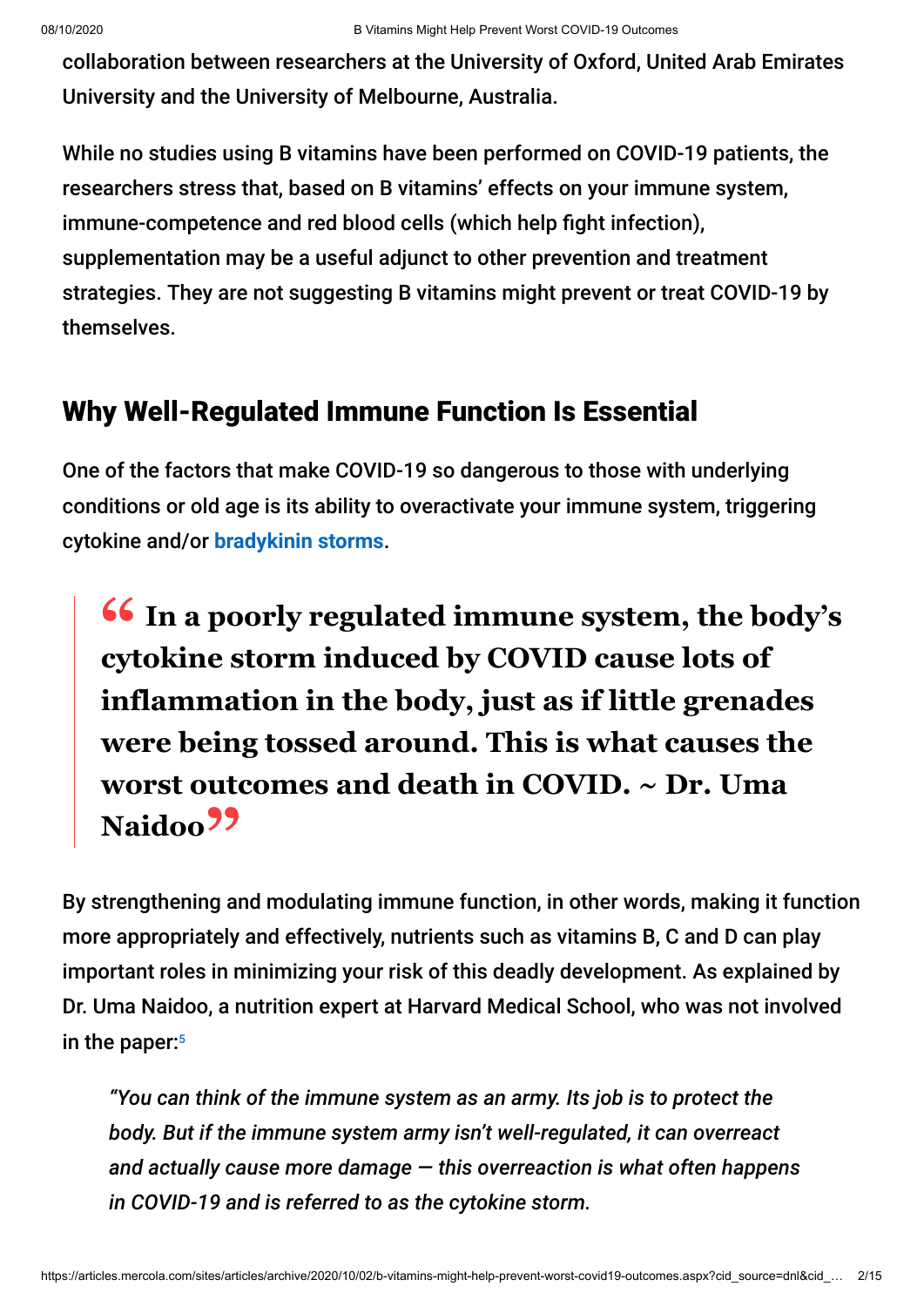*Cytokines are inflammatory molecules released by immune cells. They are like the weapons of the immune system army. So, if immune cells are soldiers, cytokines are guns and grenades.*

*And in a poorly regulated immune system, the body's cytokine storm induced* by COVID cause lots of inflammation in the body, just as if little grenades *were being tossed around. This is what causes the worst outcomes and death in COVID.*

*It follows that anything that improves immune system function and decreases the chances that an infected person will have a catastrophic cytokine storm may improve the outcome of COVID-19 cases and decrease the overall death rate. Therefore, it's quite feasible that B-vitamin supplementation could contribute to preventing the worst COVID outcomes."*

## B Vitamins for Healthy Immune Function

As noted by the authors of "Be Well: A Potential Role for Vitamin D in COVID-19": 6

*"There is a need to highlight the importance of vitamin B because it plays a pivotal role in cell functioning, energy metabolism, and proper immune function.*

*Vitamin B assists in proper activation of both the innate and adaptive immune responses, reduces pro-inflammatory cytokine levels, improves respiratory function, maintains endothelial integrity, prevents hypercoagulability and can reduce the length of stay in hospital.*

*Therefore, vitamin B status should be assessed in COVID-19 patients and vitamin B could be used as a non-pharmaceutical adjunct to current treatments …*

*Vitamin B not only helps to build and maintain a healthy immune system, but it could potentially prevent or reduce COVID-19 symptoms or treat SARS-CoV-2 infection. Poor nutritional status predisposes people to infections more easily; therefore, a balanced diet is necessary for immunocompetence."*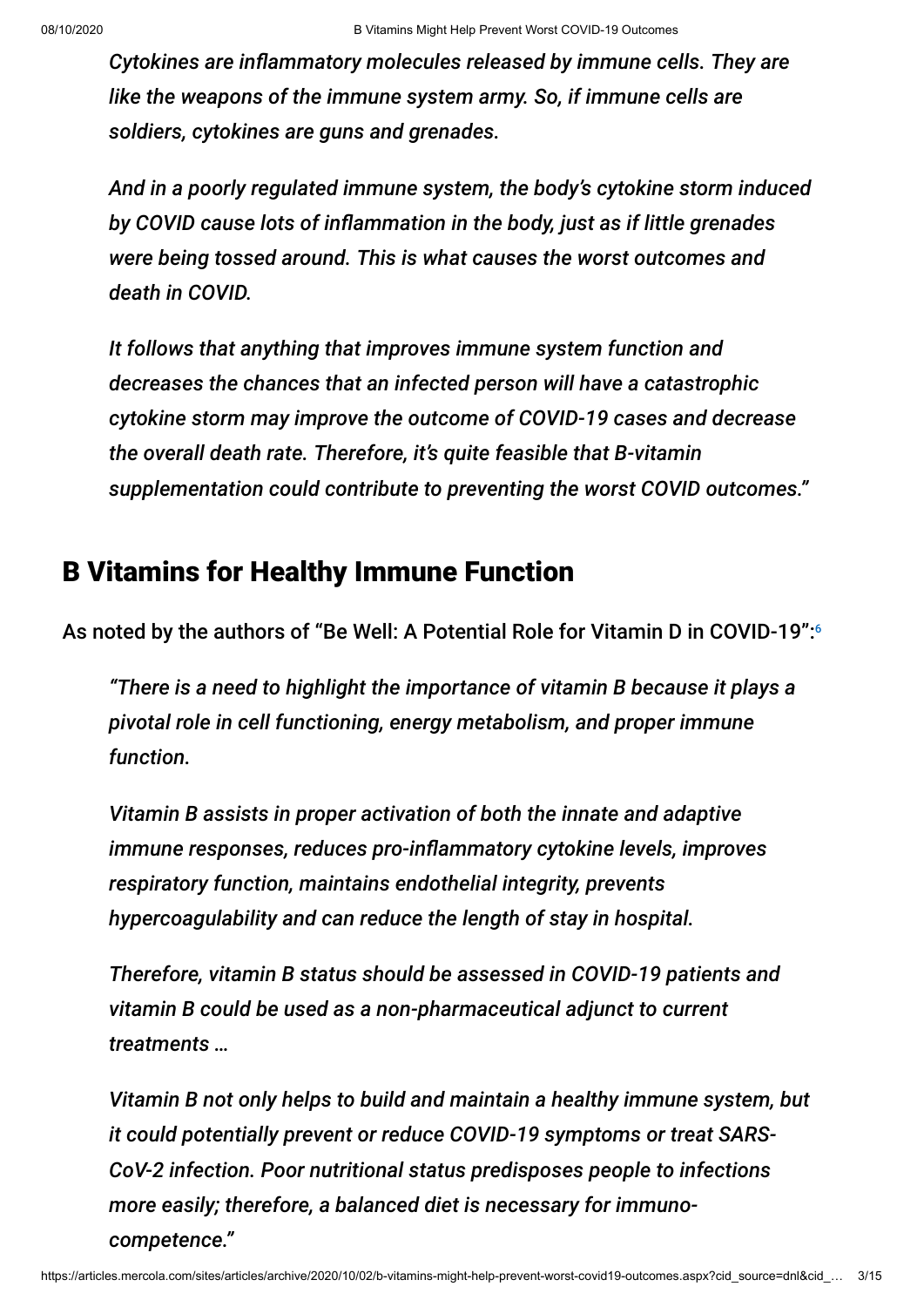The graphic below illustrates the roles various B vitamins play in the COVID-19 disease process. As you can see, B vitamins are involved in several disease aspects, including viral replication and invasion, cytokine storm induction, adaptive immunity and hypercoagulability.

## B Vitamins Play Many Roles in COVID-19 Disease Process

The paper goes on to detail how each B vitamin can be used to manage COVID-19 symptoms:

Vitamin B1 (thiamine) — Thiamine improves immune system function, protects cardiovascular health, inhibits inflammation and aids in healthy antibody responses. Vitamin B1 deficiency can result in an inadequate antibody response, thereby leading to more severe symptoms. There's also evidence suggesting B1 may limit hypoxia.

**Vitamin B2 (riboflavin)**  $-$  Riboflavin in combination with ultraviolet light has been shown to inhibit replication of the MERS-CoV virus, and the combination has also been shown to decrease the infectious titer of SARS-CoV-2 below the detectable limit in human blood, plasma and platelet products.

Vitamin B3 (niacin/nicotinamide) — Niacin is a building block of NAD and NADP, which are vital when combating inflammation. As explained in "Be Well: A Potential Role for Vitamin D in COVID-19":7

*"NAD+ is released during the early stages of inflammation and has immunomodulatory properties, known to decrease the pro-inflammatory cytokines, IL-1β, IL-6 and TNF-α.*

*Recent evidence indicates that targeting IL-6 could help control the inflammatory storm in patients with COVID-19. Moreover, niacin reduces neutrophil infiltration and exhibits an anti-inflammatory effect in patients with ventilator-induced lung injury …*

*In addition, nicotinamide reduces viral replication (vaccinia virus, human immunodeciency virus, enteroviruses, hepatitis B virus) and strengthens*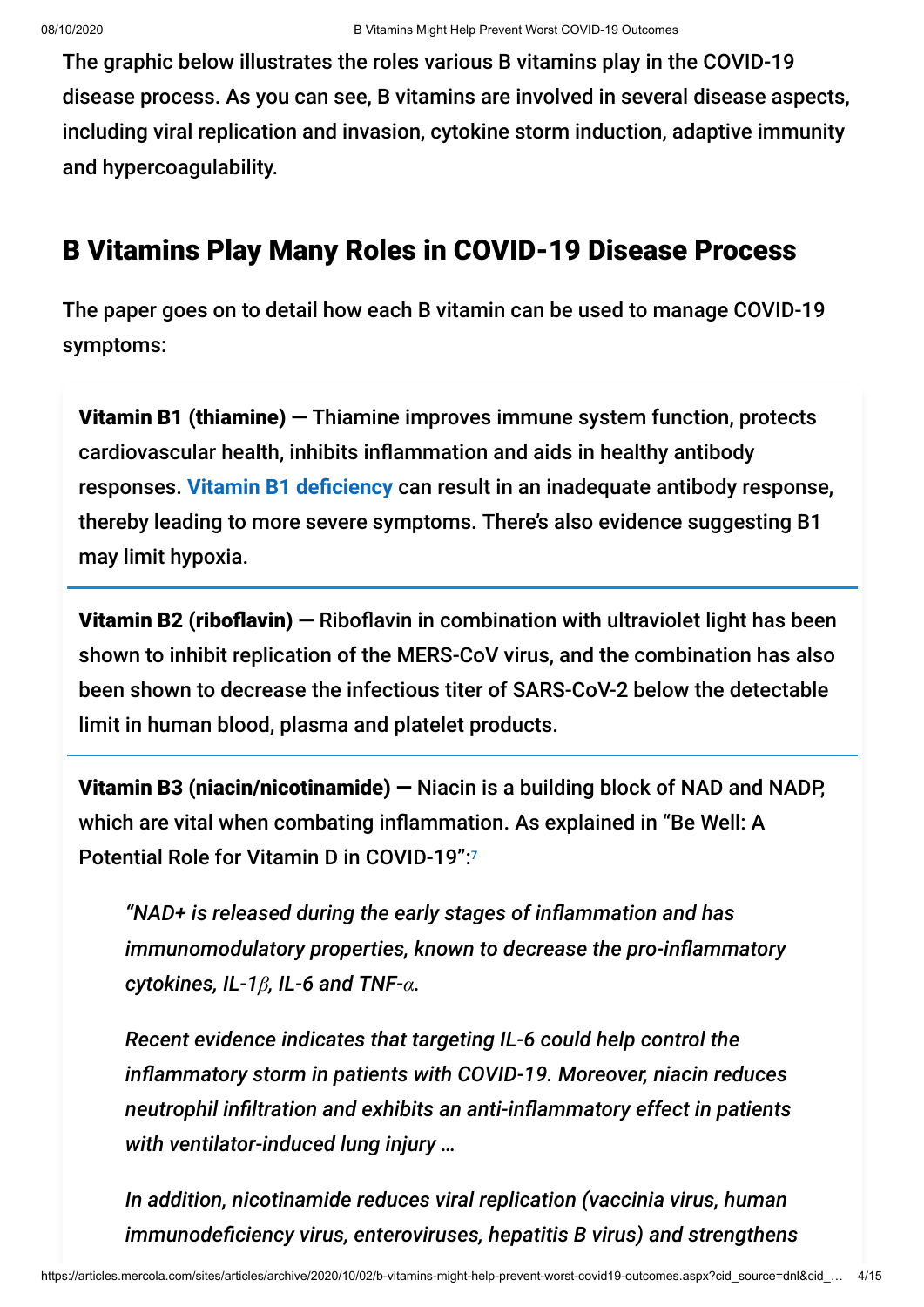*the body's defense mechanisms. Taking into account the lung protective and immune strengthening roles of niacin, it could be used as an adjunct treatment for COVID-19 patients."*

**Vitamin B5 (pantothenic acid)**  $-$  Vitamin B5 aids in wound healing and reduces inflammation.

Vitamin B6 (pyridoxal 5′-phosphate/pyridoxine) — Pyridoxal 5′-phosphate (PLP), the active form of vitamin B6, is a cofactor in several inflammatory pathways. Vitamin B6 deficiency is associated with dysregulated immune function. Inflammation increases the need for PLP, which can result in depletion.

According to the authors, in COVID-19 patients with high levels of inflammation, B6 deficiency may be a contributing factor. What's more, B6 may also play an important role in preventing the hypercoagulation seen in some COVID-19 patients: 8

*"In a recent preprint it is suggested that PLP supplementation mitigates COVID-19 symptoms by regulating immune responses, decreasing proinflammatory cytokines, maintaining endothelial integrity and preventing hypercoagulability. In fact, it was shown three decades ago that PLP levels reduce abnormalities in platelet aggregation and blood clot formation.*

*Recently researchers at Victoria University reported that vitamin B6 (as* well as B2 and B9) upregulated IL-10, a powerful anti-inflammatory and *immunosuppressive cytokine which can deactivate macrophages and monocytes and inhibit antigen-presenting cells and T cells.*

*COVID-19 patients often respond to the virus by mounting an excessive T cell response and secretion of pro-inflammatory cytokines. It may be that PLP is able to contribute to dampening the cytokine storm and* inflammation suffered by some COVID-19 patients."

Vitamin B9 (folate/folic acid) — **[Folate](https://fitness.mercola.com/sites/fitness/archive/2019/10/04/folate-health-benefits.aspx)**, the natural form of B9 found in food, is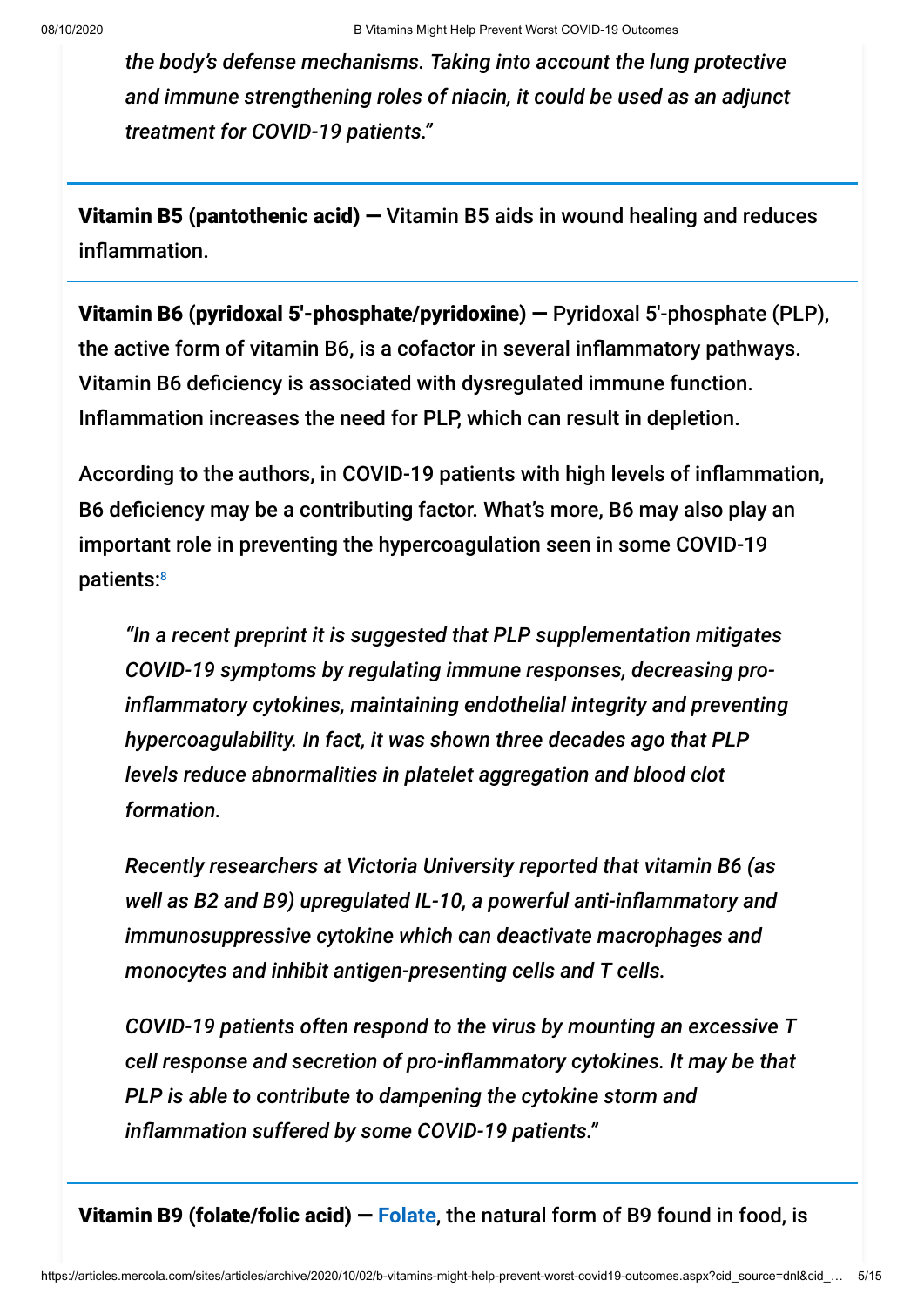required for the synthesis of DNA and protein in your adaptive immune response.

Folic acid, the synthetic form typically found in supplements, was recently found<sup>9</sup> to inhibit furin, an enzyme associated with viral infections, thereby preventing the SARS-CoV-2 spike protein from binding to and gaining entry into your cells. The research $^{10}$  suggests folic acid may therefore be helpful during the early stages of COVID-19.

Another recent paper<sup>11</sup> found folic acid has a strong and stable binding affinity against SARS-CoV-2. This too suggests it may be a suitable therapeutic against COVID-19.

**Vitamin B12 (cobalamin)**  $-$  B12 is required for healthy synthesis of red blood cells and DNA. A deficiency in B12 increases inflammation and oxidative stress by raising homocysteine levels. Your body can eliminate homocysteine naturally, provided you're getting enough B9 (folate), B6 and B12. 12

Hyperhomocysteinemia — a condition characterized by abnormally high levels of homocysteine — causes endothelial dysfunction, activates platelet and coagulation cascades and decreases immune responses.

B12 deficiency is also associated with certain respiratory disorders. Advancing age can diminish your body's ability to absorb B12 from food,<sup>13</sup> so the need for supplementation may increase as you get older. According to "Be Well: A Potential Role for Vitamin D in COVID-19":<sup>14</sup>

*"A recent study showed that methylcobalamin supplements have the potential to reduce COVID-19-related organ damage and symptoms. A clinical study conducted in Singapore showed that COVID-19 patients who were given vitamin B12 supplements (500 μg), vitamin D (1000 IU) and magnesium had reduced COVID-19 symptom severity and supplements signicantly reduced the need for oxygen and intensive care support."*

## How to Improve Your Vitamin B Status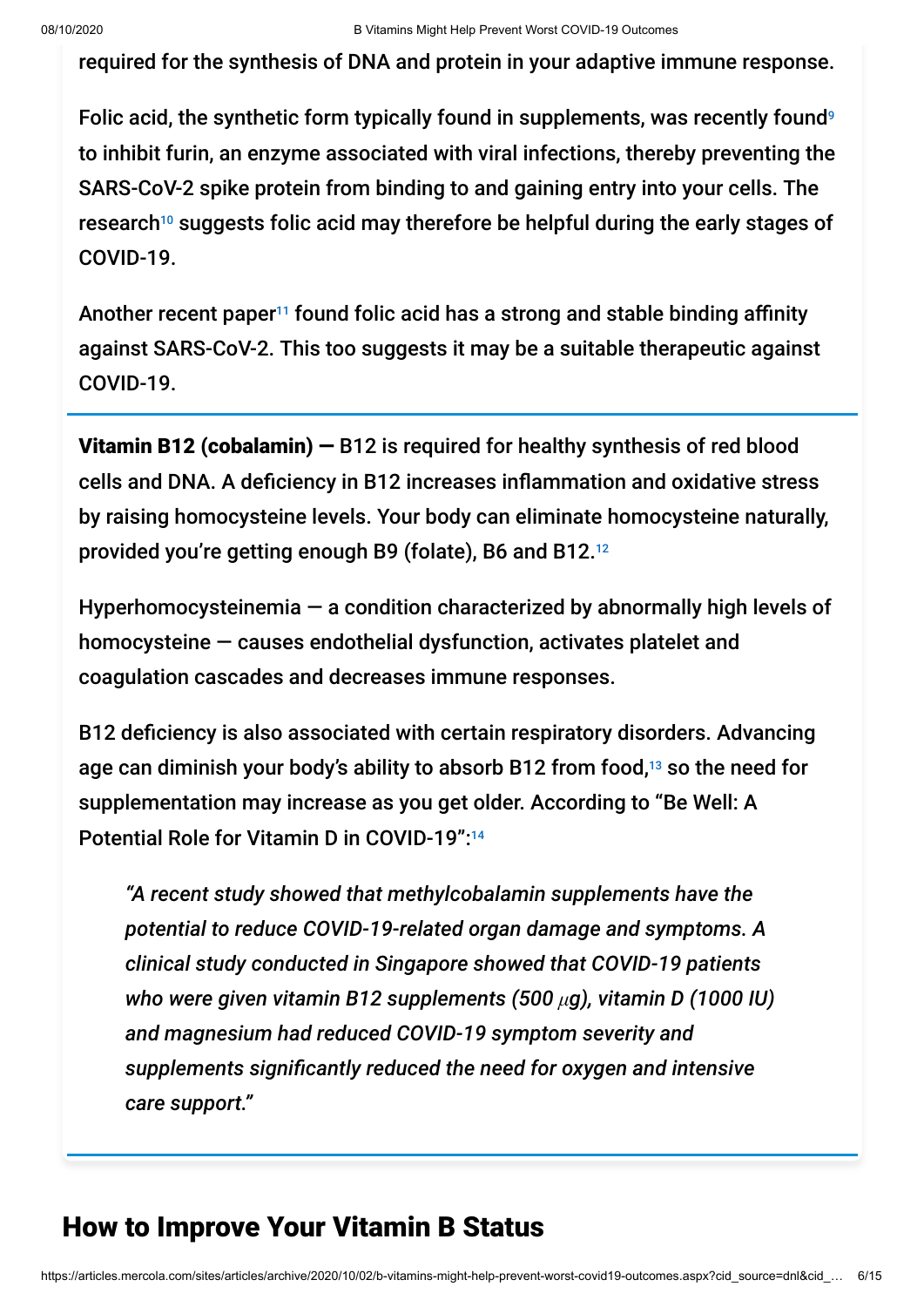As a general rule, I recommend getting most if not all of your nutrition from real food, ideally organic to avoid toxic pesticides, and locally grown. Depending on your situation and condition, however, you may need one or more supplements.

To start, review the following listing of foods that contain the B vitamins discussed in this article. If you find that you rarely or never eat foods rich in one or more of these nutrients, you may want to consider taking a high quality, ideally food-based supplement.

Also consider limiting sugar and eating **[fermented foods](https://articles.mercola.com/fermented-foods.aspx)**. The entire B group vitamin series is produced within your gut, assuming you have healthy gut flora. Eating real food, including plenty of leafy greens and fermented foods, will provide your microbiome with important fiber and beneficial bacteria to help optimize your internal vitamin B production.

| <b>Nutrient</b>                                                                                                     | <b>Dietary Sources</b> | <b>Supplement</b><br><b>Recommendations</b> |
|---------------------------------------------------------------------------------------------------------------------|------------------------|---------------------------------------------|
| <b>Vitamin B1</b>                                                                                                   |                        |                                             |
| Pork, fish, nuts and<br>seeds, beans, green<br>peas, brown rice, squash,<br>asparagus and<br>seafood. <sup>15</sup> |                        |                                             |
| The recommended daily<br>allowance for B1 is 1.2<br>mg/day for men and 1.1<br>mg/day for women. <sup>16</sup>       |                        |                                             |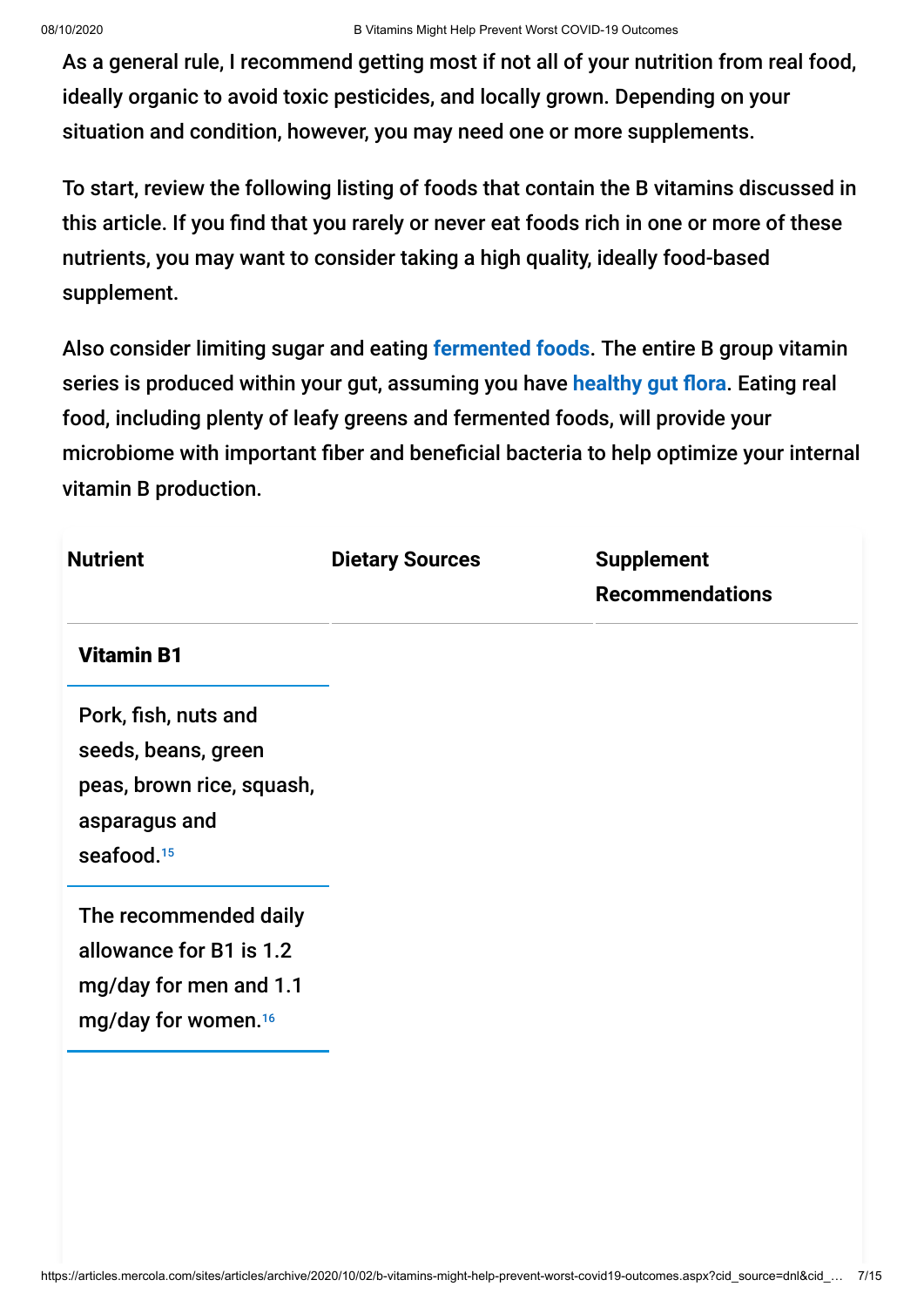# **Recommendations**

## Vitamin B2

Eggs, organ meats, lean meats, green vegetables such as asparagus, broccoli and spinach.<sup>17</sup>

The RDA is 1.1 mg for adult women and 1.3 mg for men.

Your body cannot absorb more than about 27 mg at a time, and some multivitamins or Bcomplex supplements may contain unnecessarily high amounts. 18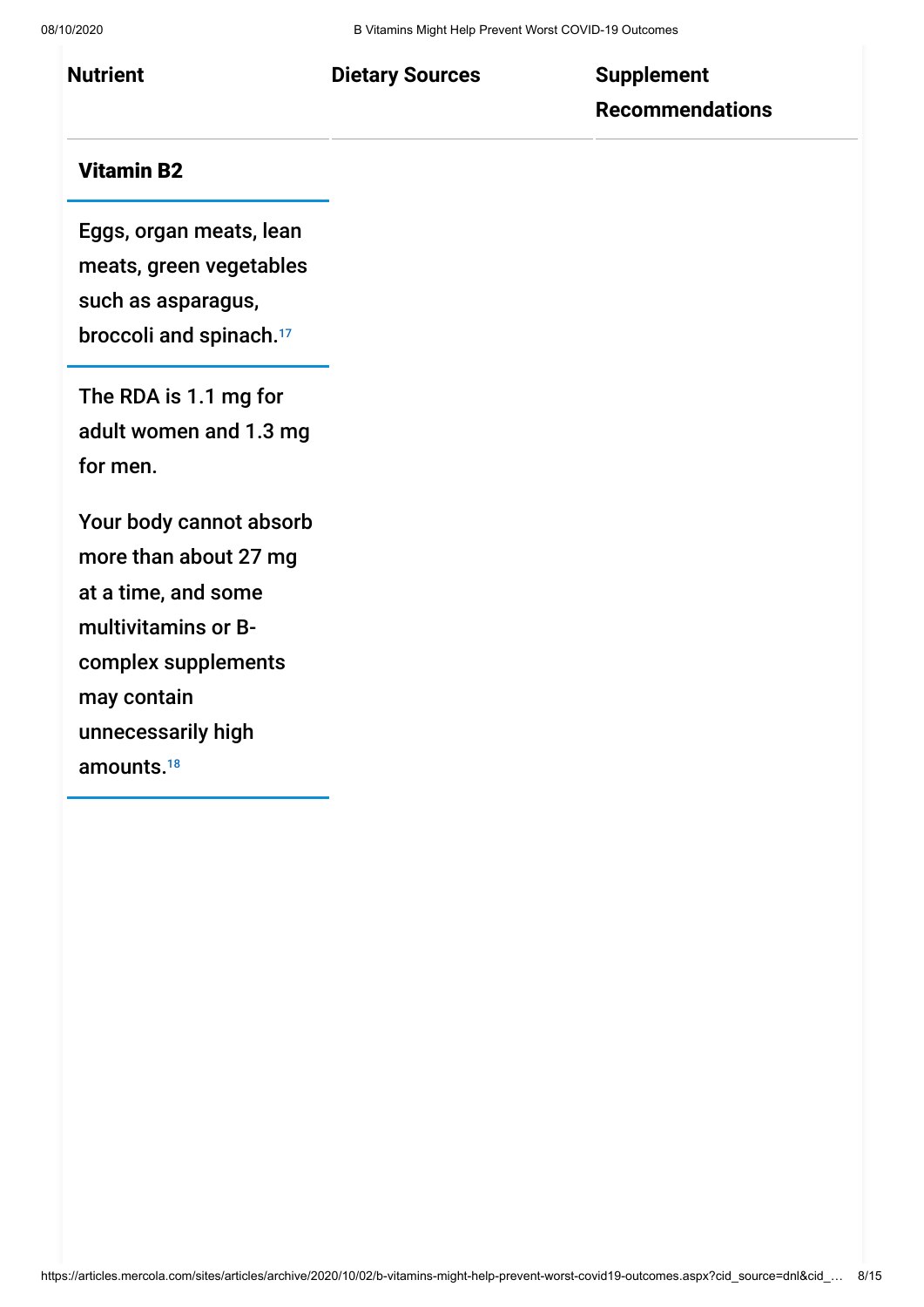# **Recommendations**

## Vitamin B3

Liver, chicken, veal, peanuts, chili powder, bacon and sun-dried tomatoes have some of the highest amounts of niacin per gram. 19

Other niacin-rich foods include baker's yeast, paprika, espresso coffee, anchovies, spirulina, duck, shiitake mushrooms and soy sauce.<sup>20</sup>

The dietary reference intake established by the Food and Nutrition Board ranges from 14 to 18 mg per day for adults.

Higher amounts are recommended depending on your condition. For a list of recommended dosages, see the Mayo Clinic's website. 21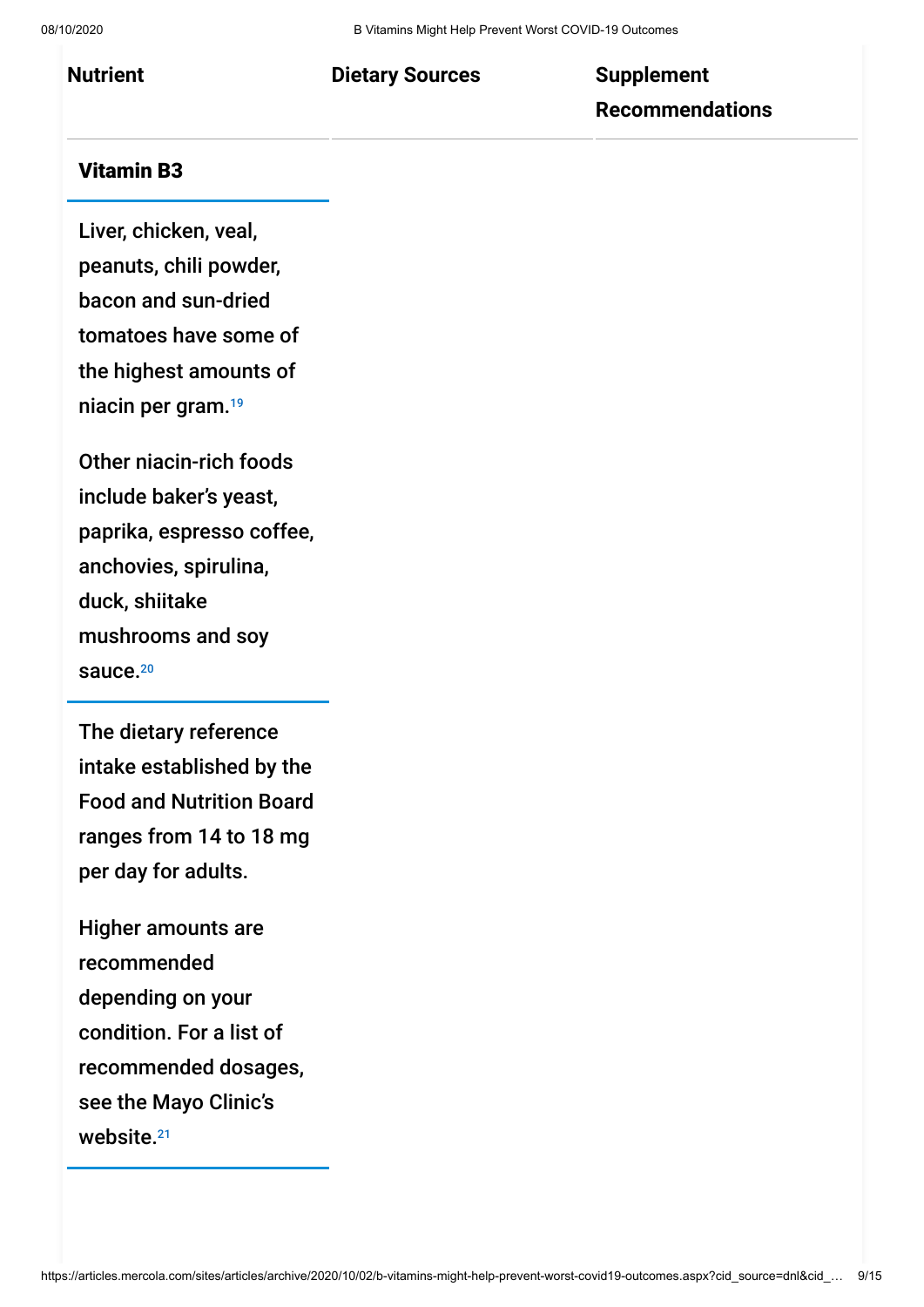# **Recommendations**

## Vitamin B5

Beef, poultry, seafood,

organ meats, eggs, milk,

mushrooms, avocados,

potatoes, broccoli,

peanuts, sunflower

seeds, chickpeas and

brown rice.<sup>22</sup>

The RDA is 5 mg for adults over the age of 19.

Pantothenic acid in dietary supplements is often in the form of calcium pantothenate or pantethine. 23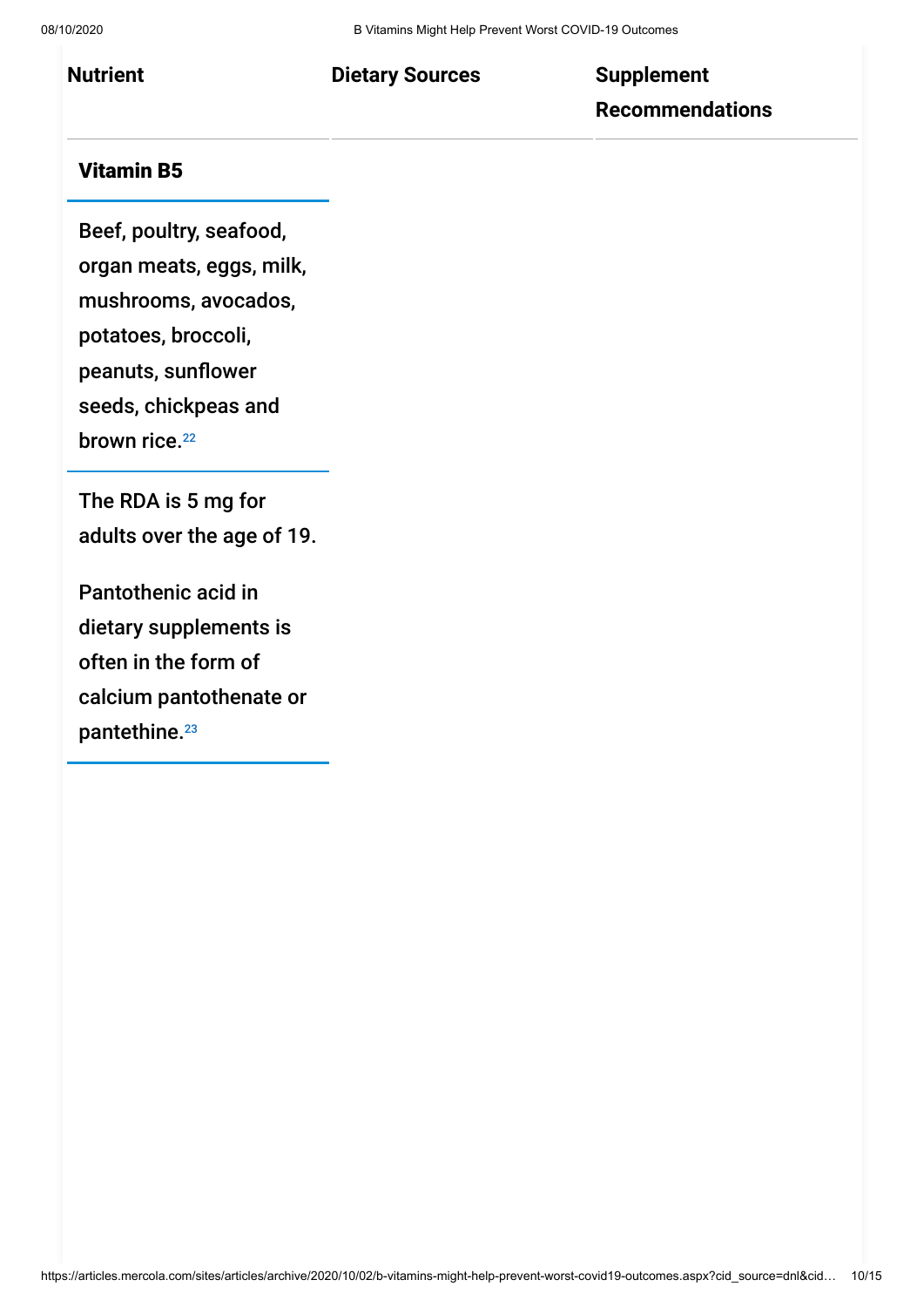# **Recommendations**

## Vitamin B6

Turkey, beef, chicken, wild-caught salmon, sweet potatoes, potatoes, sunflower seeds, pistachios, avocado, spinach and banana. 24,25

**[Nutritional yeast](https://articles.mercola.com/sites/articles/archive/2016/04/04/nutritional-yeast.aspx)** is an excellent source of B vitamins, especially B6. 26

One serving (2 tablespoons) contains nearly 10 mg of vitamin B6.

Not to be confused with Brewer's yeast or other active yeasts, nutritional yeast is made from an organism grown on molasses, which is then harvested and dried to deactivate the yeast.

It has a pleasant cheesy flavor and can be added to a number of different dishes.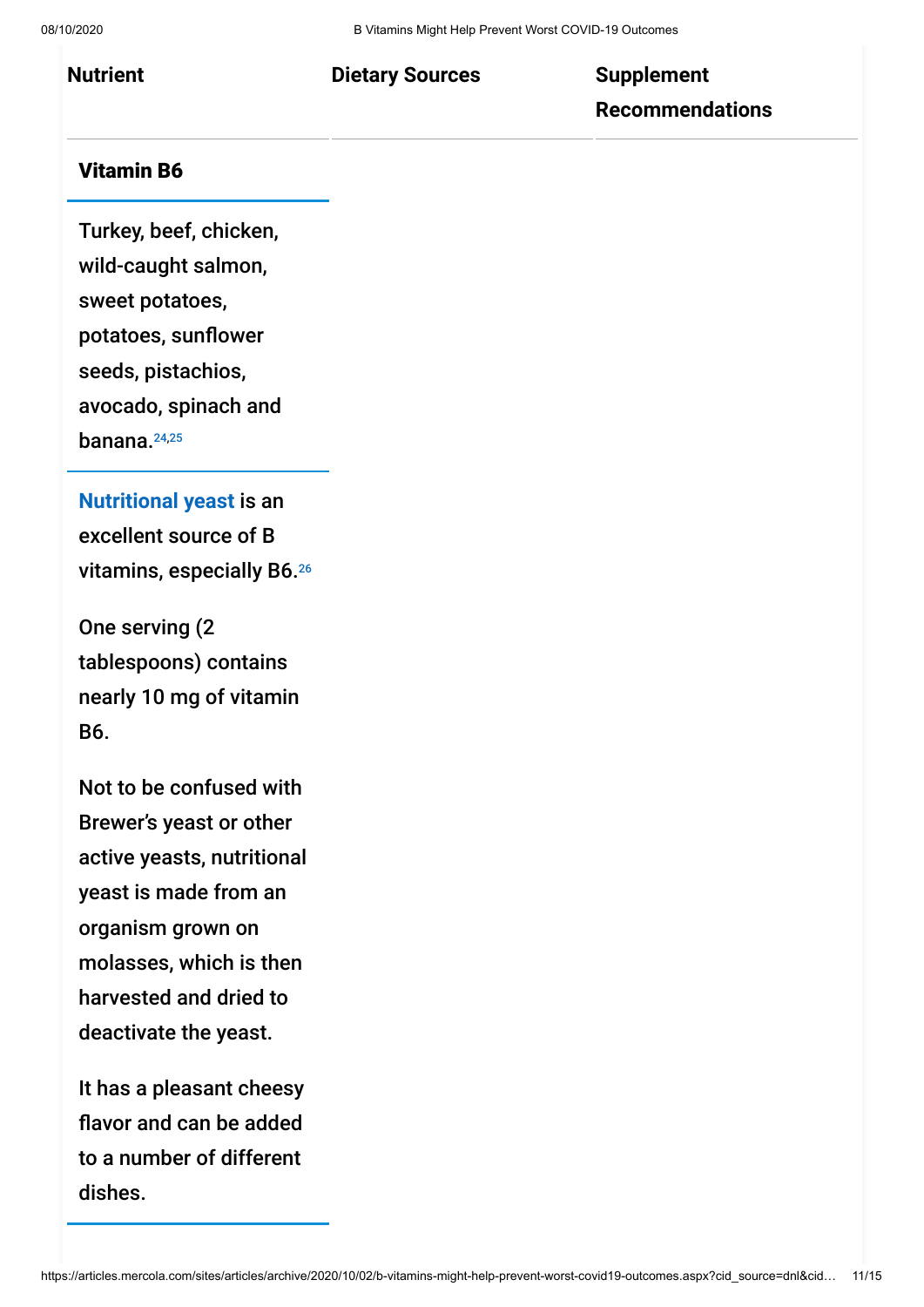# **Recommendations**

## Vitamin B9

Fresh, raw, organic leafy green vegetables, especially broccoli, asparagus, spinach and turnip greens, and a wide variety of beans, especially lentils, but also pinto beans, garbanzo beans, kidney beans, navy and black beans. 27

Folic acid is a synthetic type of B vitamin used in supplements; folate is the natural form found in foods.

(Think: Folate comes from foliage, edible leafy plants.)

For folic acid to be of use, it must first be activated into its biologically active form (L-5-MTHF).

Nearly half the population has difficulty converting folic acid into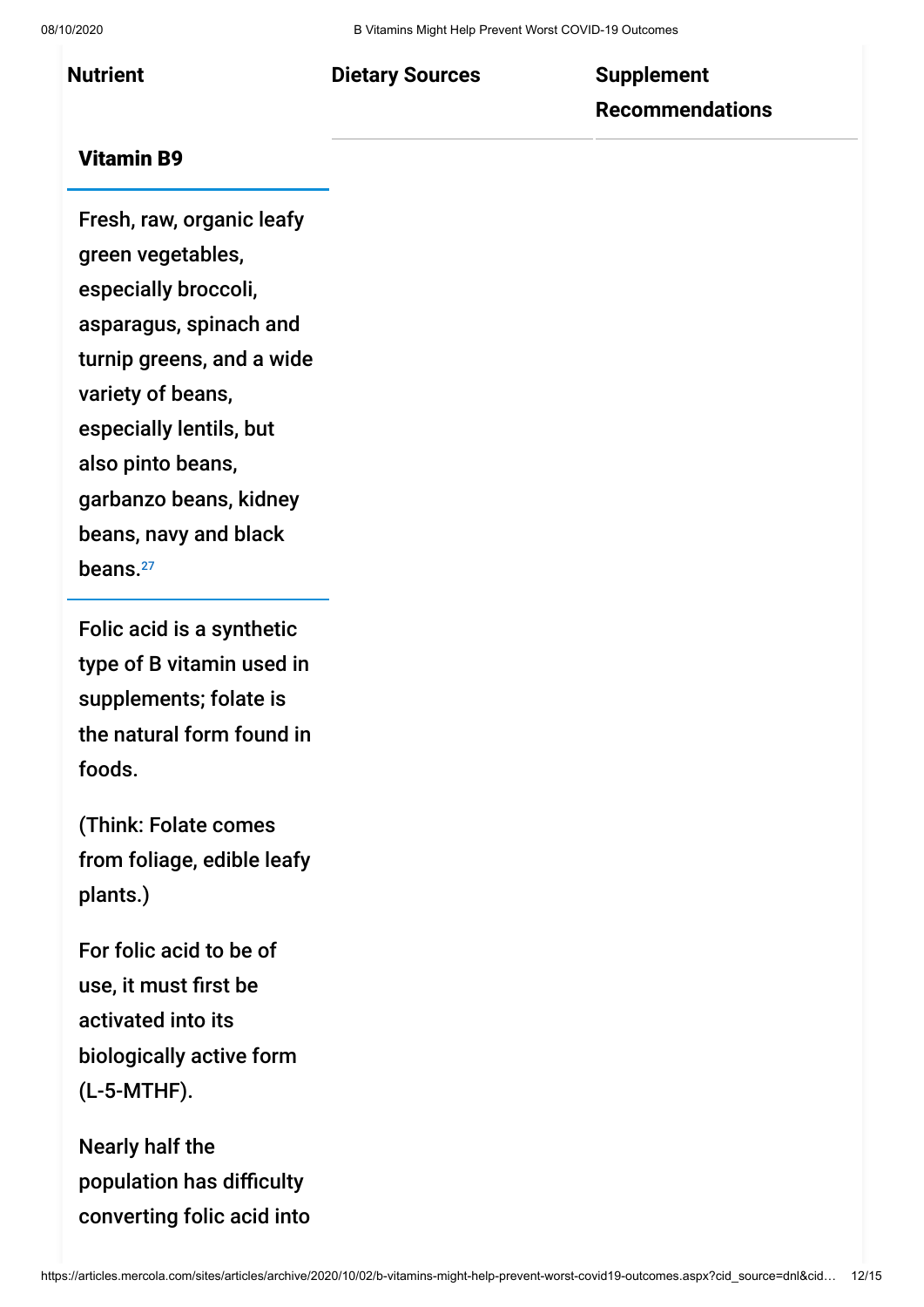## **Recommendations**

the bioactive form due to a genetic reduction in enzyme activity.

For this reason, if you take a B-vitamin supplement, make sure it contains natural folate rather than synthetic folic acid.

Nutritional yeast is an excellent source. 28

Research<sup>29</sup> also shows your dietary fiber intake has an impact on your folate status.

For each gram of fiber consumed, folate levels increased by nearly 2%.

The researchers hypothesize that this boost in folate level is due to the fact that fiber nourishes bacteria that synthesize folate in your large intestine.

## Vitamin B12